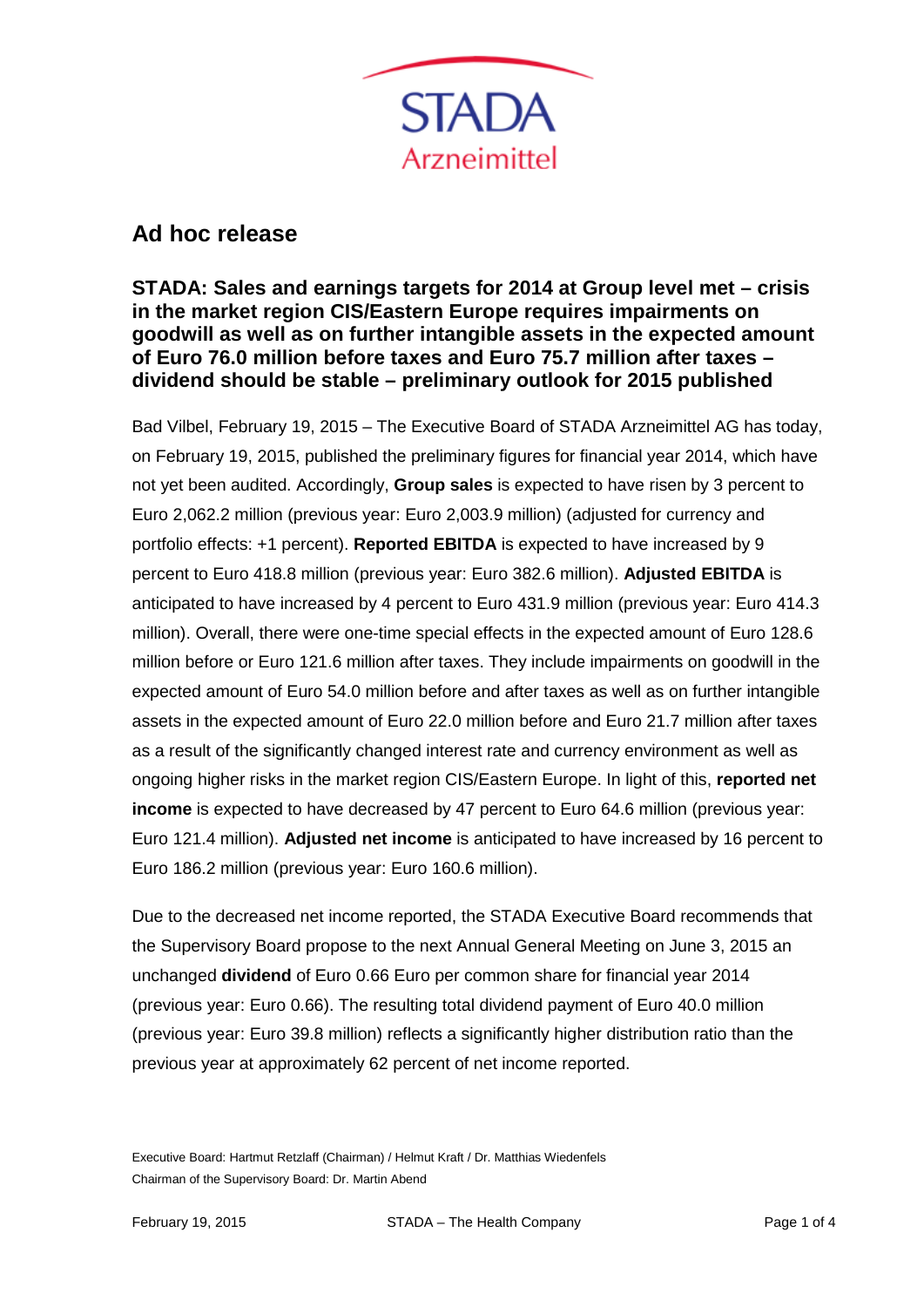

**Reported earnings per share** are anticipated to have decreased to Euro 1.07 (previous year: Euro 2.04). **Adjusted earnings per share** are expected to have increased to Euro 3.08 (previous year: Euro 2.70).

As of the balance sheet date, **net debt** is expected to amount to Euro 1,327.5 million (December 31, 2013: Euro 1,306.8 million). The **net debt to adjusted EBITDA ratio** is anticipated to have decreased to 3.1 in financial year 2014 (previous year: 3.2).

**Cash flow from operating activities** is expected to have amounted to Euro 223.8 million in financial year 2014 (previous year: Euro 203.7 million). **Free cash flow** is anticipated to have amounted to Euro -38.2 million (previous year: Euro -108.2 million). **Free cash flow adjusted** for payments for significant investments or acquisitions and proceeds from significant disposals is expected to have amounted to Euro 157.4 million (previous year: Euro 133.3 million).

For the **preliminary outlook for 2015**, the Executive Board currently anticipates growth in Group sales adjusted for currency and portfolio effects. From today's perspective, the Executive Board however expects a decreased earnings contribution from Russia due to the recent developments of the Russian ruble and increased risks in connection with consumer mood and the general market situation. Taking these developments into account and based on current currency relations, the Executive Board expects from today's perspective a substantial decrease in adjusted EBITDA and adjusted net income.

STADA will publish its final figures for financial year 2014 including a definitive forecast for financial year 2015 on March 26, 2015.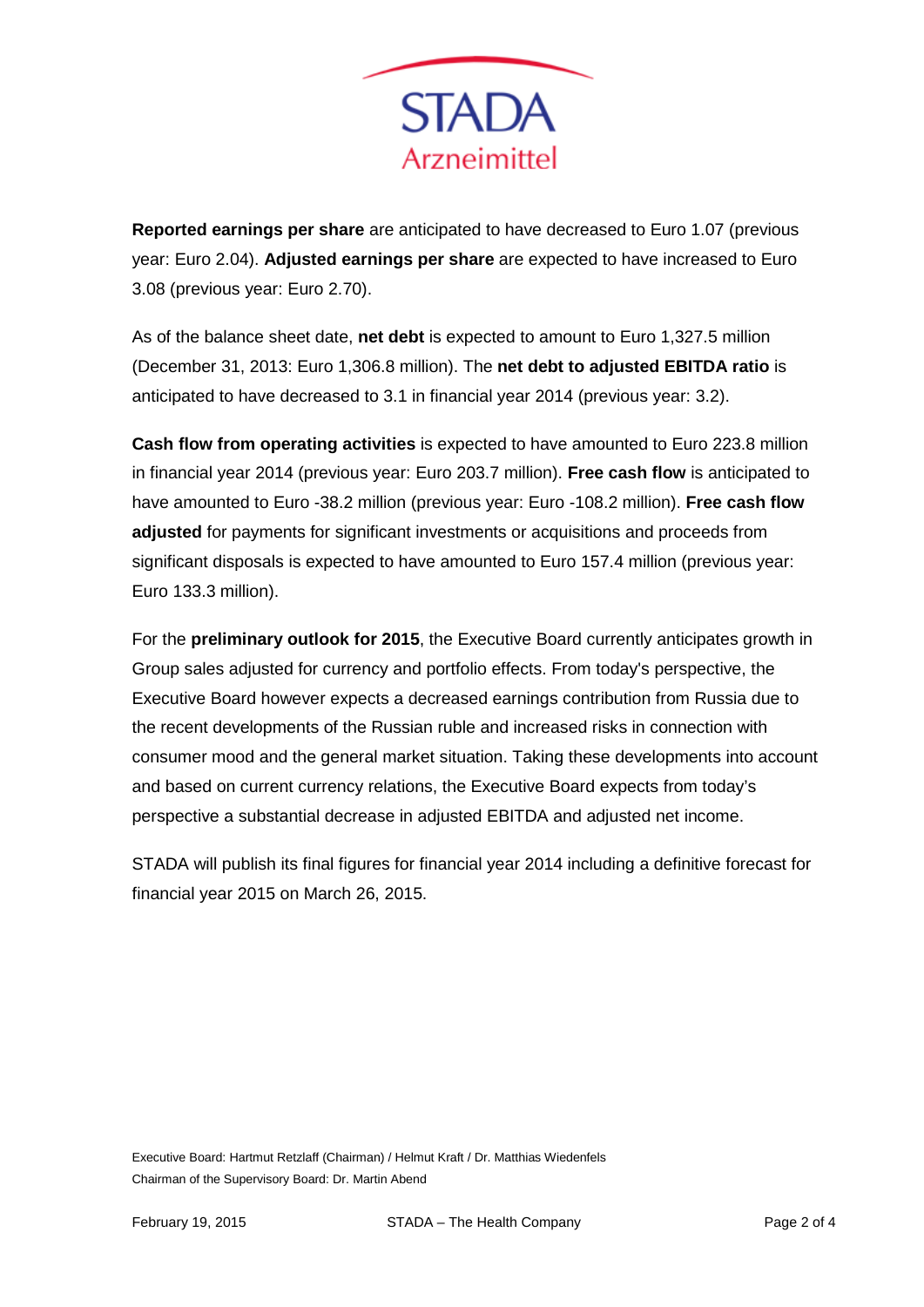

## *STADA key figures*

|                              | 2014                 | 2013                 | +/-    |
|------------------------------|----------------------|----------------------|--------|
| Group sales                  | Euro 2.062.2 million | Euro 2,003.9 million | $+3%$  |
|                              |                      |                      |        |
| EBITDA, reported             | Euro 418.8 million   | Euro 382.6 million   | $+9%$  |
| EBITDA, adjusted             | Euro 431.9 million   | Euro 414.3 million   | $+4%$  |
| Net income, reported         | Euro 64.6 million    | Euro 121.4 million   | $-47%$ |
| Net income, adjusted         | Euro 186.2 million   | Euro 160.6 million   | $+16%$ |
| Earnings per share           | Euro 1.07            | Euro 2.04            | $-48%$ |
| Earnings per share, adjusted | Euro 3.08            | Euro 2.70            | $+14%$ |

## *STADA adjustments*

|                                                                                                                                                                                                              | 2014                  |  |
|--------------------------------------------------------------------------------------------------------------------------------------------------------------------------------------------------------------|-----------------------|--|
| Net income, reported                                                                                                                                                                                         | Euro 64.6 million     |  |
| One-time effects                                                                                                                                                                                             |                       |  |
| Burden from impairments on goodwill including the market<br>$\bullet$<br>region CIS/Eastern Europe                                                                                                           | + Euro 59.8 million   |  |
| Burden from impairments on further intangible assets following<br>impairment tests including the market region CIS/Eastern<br>Europe                                                                         | + Euro 41.5 million   |  |
| Burden from currency effects recorded in the income statement<br>resulting from the fluctuation of the Russian ruble as well as<br>further significant currencies of the market region CIS/Eastern<br>Europe | $+$ Euro 20.7 million |  |
| Burden from additional scheduled depreciation and other<br>measurement effects due to purchase price allocations as well<br>as significant product acquisitions taking financial year 2013 as<br>basis       | $+$ Euro 10.6 million |  |
| Net relief from several extraordinary expenses and income,<br>٠<br>among other things, for payments made and received in<br>connection with damage claims                                                    | - Euro 7.4 million    |  |
| Relief on earnings from effects of the measurement of derivative<br>$\bullet$<br>financial instruments under financial income and expenses                                                                   | - Euro 3.6 million    |  |